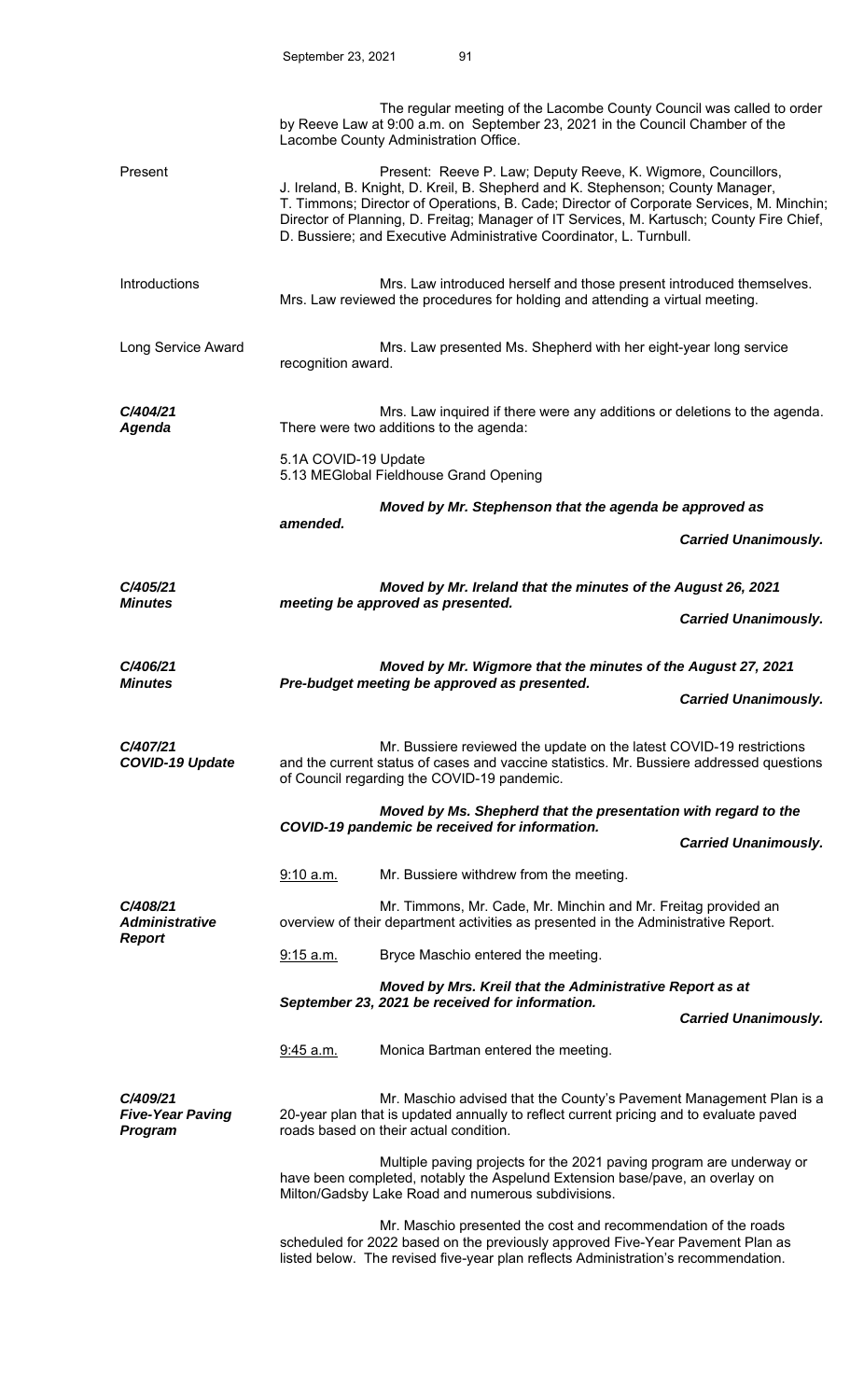|--|

| <b>ROAD</b>                       | <b>COST</b>                | <b>Recommendation</b>                            |
|-----------------------------------|----------------------------|--------------------------------------------------|
| Lakeside/Sargent (2A to Prentiss) | \$1,707,205                | Defer to at least 2023                           |
| Mirror – interior roads           | \$226,725                  | Defer to at least 2023                           |
| Lockhart                          | \$7,410,100                | Complete in 2022                                 |
| Morningside - interior roads      | \$150,820                  | Defer to at least 2023                           |
| Birch Bay<br><b>Birch Meadows</b> | 150.490<br>\$<br>\$125,410 | Defer to at least 2023<br>Defer to at least 2023 |

Mr. Maschio and Mr. Cade addressed questions of Council.

 *Moved by Ms. Shepherd that Council adopt the Five-Year Paving Program; and further, the County Manager be authorized to tender and award the 2022 paving projects.* 

#### *Carried Unanimously.*

*C/410/21 Five-Year Bridge Program* 

 Mr. Maschio advised that based on Policy OP(42) Bridge Management Plan, criteria has been established for the replacement of Lacombe County's bridge structures. Mr. Maschio provided an overview of the Five-Year Bridge Program Schedule. The following structures are proposed for construction in 2022:

- 1413 Range Road 23-5 north of Highway 11
- 7846 Range Road 2-1 south of Highway 12
- 7937 Township Road 41-3 west of Highway 821 (Coinciding with road construction)
- 13455 Range Road 4-0 south of Highway 12
- 72595 Township Road 41-3 west of Highway 12 (Coinciding with road construction)

 Funding will be determined on grant availability with the remainder to be funded from the Bridge Reserve. Reserve contribution amounts are determined determined by Council during the annual budget process.

Mr. Maschio and Mr. Cade addressed questions of Council.

 *Moved by Mrs. Knight that the Five-Year Bridge Program be adopted; and further, that the County Manager be authorized to tender and award the bridge projects for 2022.* 

 *Carried Unanimously.* 

10:00 a.m. Mr. Maschio withdrew from the meeting.

 Mr. Freitag introduced Ms. Bartman who has recently undertaken the newly created position of Economic Development Officer. Council welcomed Ms. Bartman to Lacombe County.

10:05 a.m. Ms. Bartman withdrew from the meeting.

*C/411/21 City of Lacombe Lacombe County Facilities Operational Cost Sharing Agreement* 

 Mr. Timmons presented the revised City of Lacombe/Lacombe County Facilities Operational Cost-Sharing Agreement. The revised Agreement provides for the development of a joint process for considering requests from community groups for capital and operating support from the municipalities. The rationale for developing this process is to ensure that the City and County receive the same information from the community group requesting support and furthermore, to ensure that the decisions made by each of the Councils are not made in isolation of the other Council.

 *Moved by Mrs. Kreil that Council approve the revised City of Lacombe/Lacombe County Facilities Operational Cost Sharing Agreement, as presented.* 

 *Carried Unanimously.* 

*C/412/21 LAPA Funding Request* 

Mr. Timmons referred to the Lacombe Athletic Park Association (LAPA) representatives' attendance at the September 9, 2021 meeting of Council. At that time an update on their Field House Expansion Project was presented. Further to the update a presentation was provided in support of their request for County funding to support phase 2 of the project which is the Track and Field Expansion.

 LAPA has submitted a CFIP Grant application which requires matching grant funding from the City of Lacombe and Lacombe County. A letter from each municipality is required that agrees that each municipality will provide \$ 500,000 in funding.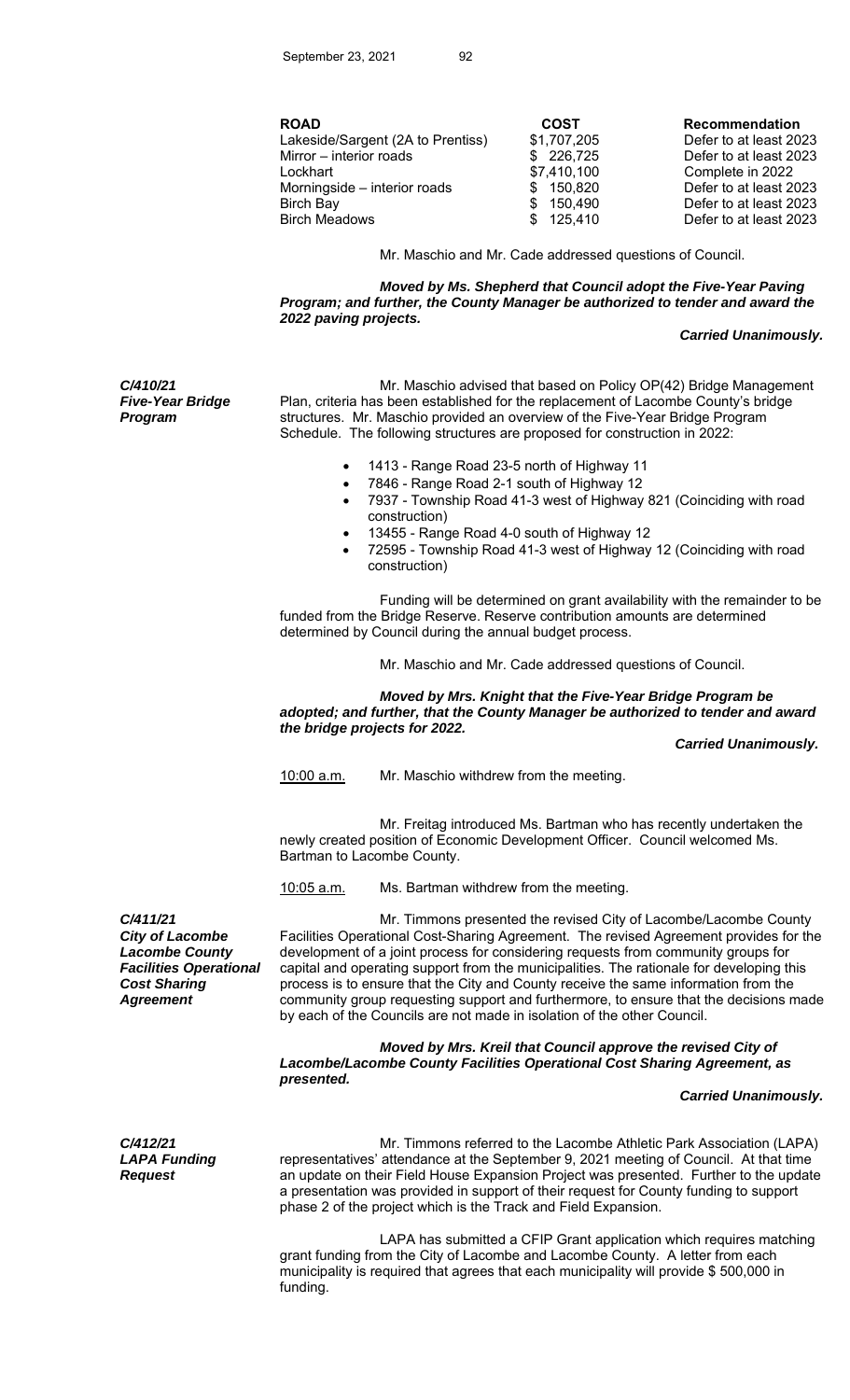Following the presentation Council directed that this project and the funding request be referred to the City of Lacombe/Lacombe County IDP/ICF Committee's September 16, 2021 meeting for discussion with regard to the newly developed process for the City and County to consider funding requests from community groups. At that meeting the Committee recommended that the community group funding request process be applied to the LAPA request. Mr. Timmons addressed questions of Council.

 *Moved by Mrs. Knight that the Lacombe Athletic Park Association request for Lacombe County financial support of their Track and Field Expansion Project be considered through the Community Groups – Facility Capital and Operating Funding Requests process as outlined in the City of Lacombe/Lacombe County Operational Cost-sharing Agreement.* 

### *Carried Unanimously.*

*C/413/21 Fire Service Proposal City of Lacombe Lacombe County* 

Mr. Timmons advised that at the September 16, 2021 meeting of the City of Lacombe/Lacombe County IDP/ICF Committee a fee for services proposal with the Lacombe Fire Department was discussed.

 This is a new model for fire services and various components and options will be considered in the development of a fire services agreement.

 *Moved by Ms. Shepherd that Council authorize the development of a Fire Services Proposal between the City of Lacombe and Lacombe County based on a fee for services model.* 

## *Carried Unanimously.*

*C/414/21 2021-2025 Auditing Contract Awarded* 

Mr. Minchin advised that as per Council direction a request for proposal (RFP) was issued on August 18, 2021 for auditing services for Lacombe County. Administration took this opportunity to include the Sylvan Lake Regional Wastewater Commission and Highway 12/21 Regional Water Commission in RFP for auditing Services. The RFP requests a proposal for each organization so each may award the auditing services to the firm that best suits their requirements.

 The RFP deadline was September 2, 2021 and two proposals were received. Both proposals were evaluated based on the County's RFP proposal guidelines. Mr. Minchin provided an overview of the evaluations. Mr. Minchin addressed questions of Council.

# *Moved by Ms. Shepherd that the 2021 to 2025 auditing services contract be awarded to BDO LLP based on terms outlined in its September 2021 RFP submission.*

### *Carried Unanimously.*

*C/415/21 Land Donation Sylvan Lake NW 24-39-2 W5M* 

 Mr. Freitag advised that Jim and Pat Burns have expressed interest in donating approximately 19.5 acres of land adjacent to Sylvan Lake (NW 24-39-2 W5M) to the County. Staff have conducted research of the site and there were no items of concern arising from this investigation. The site has largely been left in its natural state and the only development has been for the construction of residential improvements which is not part of the donation. A Government of Alberta assessment in 2016 translates to a healthy shoreline for this parcel. Mr. Freitag addressed questions of Council.

 *Moved by Mrs. Kreil that the County Manager be authorized to enter into an agreement with the land donator to acquire 19.5 acres of land adjacent to Sylvan Lake (NW 24-39-2 W5M); and further, ensure those lands are protected for the said purposes in alignment with the requirements of Policy AD(37) Acceptance of Gifted Lands.* 

### *Carried Unanimously.*

*C/416/21 Rally Canada Property Tax Payment Plan Motion Lost* 

Mr. Minchin presented a payment plan submitted by Rally Canada Resources Ltd. for the payment of their outstanding 2020 and 2021 property taxes. Rally has oil and gas wells and pipelines, as well as other assessed oil and gas properties in the County. The 2021 property taxes for these assets amounted to \$112,075, which remain unpaid. In addition to 2021, 2020 taxes and penalties are also outstanding. The total outstanding is \$253,922.

 *Moved by Mr. Wigmore that the payment plan proposed by Rally Canada Resources Ltd, dated September 1, 2021, for the 2020 and 2021 property taxes related to the following property assessment numbers be approved:* 

| <i>0000550064</i> | 4123016061 |
|-------------------|------------|
| 4024346011        | 4123096021 |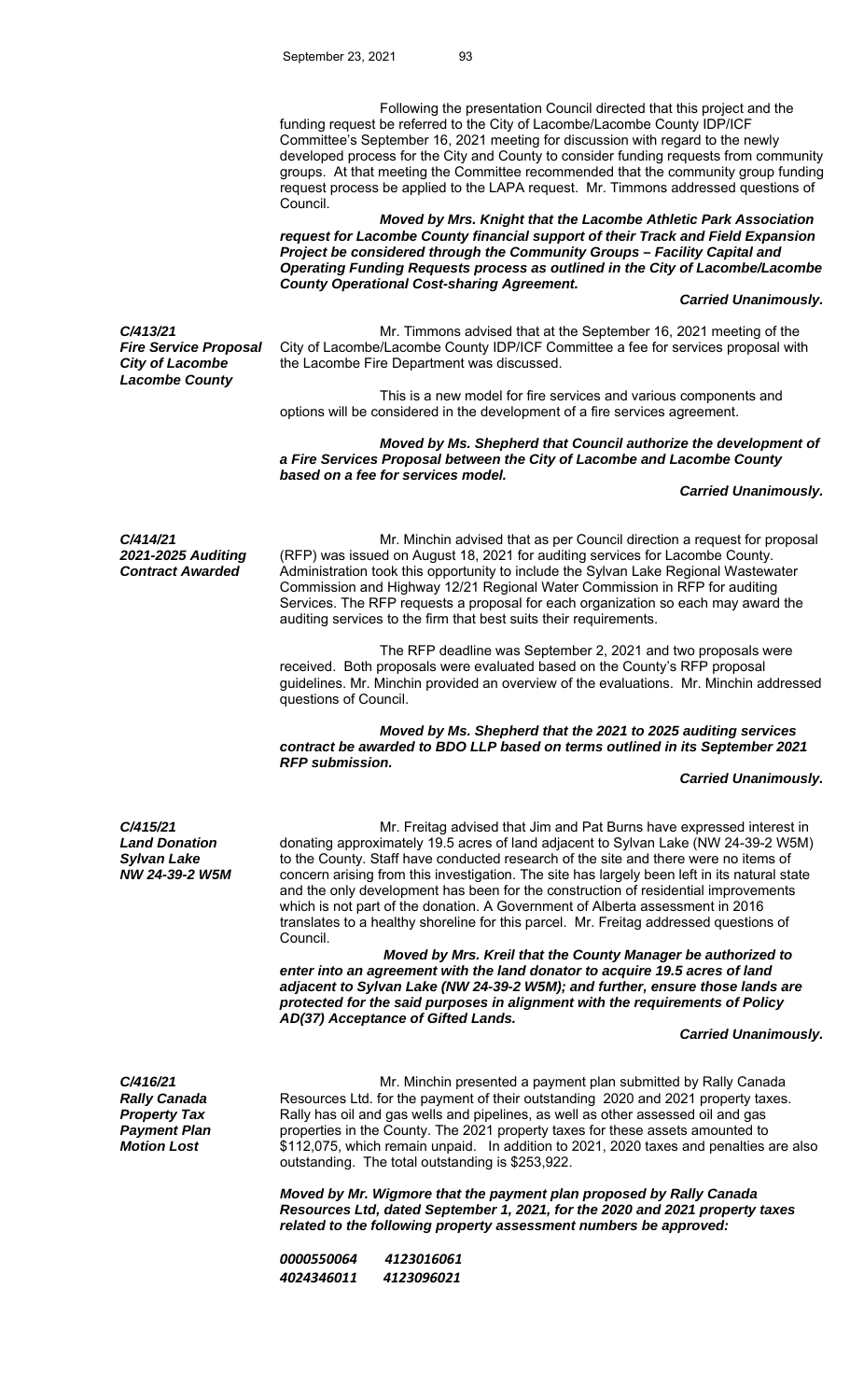| 4025356031 | 4123126051 |
|------------|------------|
| 4025366161 | 4123236061 |

11:10 a.m. Meghan Richer-Poth entered the meeting.

*C/417/21 Eckville & Area Wellness Coalition Health Resources Committee Request* 

 Mr. Timmons referred to correspondence received from the Eckville and Area Wellness Coalition Health Resources Committee. The Committee is endeavoring to improve access to health care in the Eckville community. One area the Committee is investigating is Nurse Practitioner services for the community. Mrs. Kreil spoke to this initiative.

 At this time the Committee is inviting Lacombe County to have a Councillor sit as a representative on the Committee. Council discussion took place.

 *Moved by Mrs. Knight that the request for the appointment of a Council representative to the Eckville and Area Wellness Coalition Health Resources Committee be received for information.* 

*Carried. Carried.* 

 *Motion Lost.* 

*C/418/21 Eckville & Area Wellness Coalition Future Presentation Carried.* 

*C/419/21* 

*Truth &* 

*National Day for* 

*Reconciliation Options to Honor* 

 *Moved by Mrs. Kreil that a representative of the Eckville and Area Wellness Coalition Health Resources Committee be invited to make a presentation to Council in the future.* 

 Mr. Timmons advised that on June 3, 2021, the Federal Government passed legislation to make September 30<sup>th</sup> a federal statutory holiday. Like all Canadians, this day provides an opportunity for each federal public servant to recognize and commemorate the legacy of residential schools.

 Action requested of Council regarding this matter is consideration of how the County should recognize National Day for Truth and Reconciliation.

 *Moved by Mr. Wigmore that the County Manager be directed to prepare a report for presentation at a future Council meeting regarding options for Lacombe County to honor National Day for Truth and Reconciliation.* 

 *Carried Unanimously.* 

*C/420/21 National Day for Truth & Reconciliation Participation* 

*C/421/21 Cost of Living Adjustment* 

 *Moved by Mrs. Knight that Lacombe County staff be encouraged to participate in Orange Shirt Day and the flags be lowered to half mast on September 30, 2021 in honor of the National Day for Truth and Reconciliation.* 

 *Carried Unanimously.* 

Ms. Richer-Poth advised that in the completion of the interim operating and capital budgets for 2022 Administration requires direction from Council regarding a potential cost of living (COLA) adjustment. The COLA for the following fiscal year is determined in September of each year by Council based upon an analysis of various economic factors. Ms. Richer-Poth provided an analysis of the various economic factors to consider when determining the COLA for the following fiscal year. Ms. Richer-Poth addressed questions of Council.

 *Moved by Ms. Shepherd that a cost-of-living adjustment of 2.75% for staff/Council remuneration and annual operating grants provided pursuant to the County's fire, recreation and cemetery policies and agreements be approved for 2022.* 

 *Carried Unanimously.* 

11:55 a.m. Ms. Richer-Poth withdrew from the meeting.

*C/422/21 MEGlobal Fieldhouse Grand Opening* 

 Mr. Timmons advised that the MEGlobal Fieldhouse grand opening is being held October 7, 2021 at 6:00 p.m. and they have invited the County to have representatives attend. Councillors who can attend will do so.

 *Moved by Ms. Shepherd that Council be authorized to attend the MEGlobal Fieldhouse grand opening being held on October 7, 2021 at 6:00 p.m.* 

 *Carried Unanimously.*